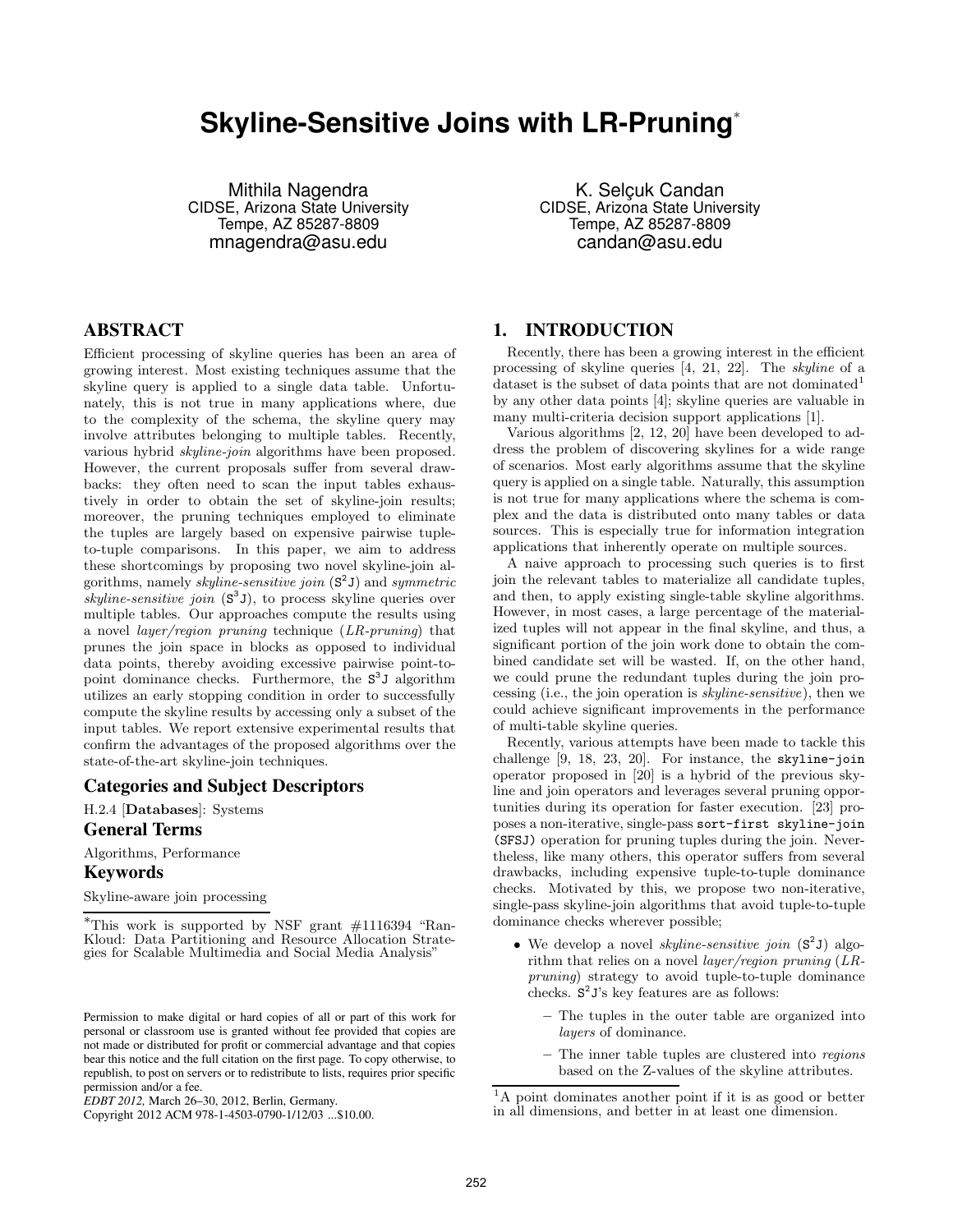- A trie-based data structure on the inner table keeps track of the so-called dominated, notdominated, and partially-dominated regions of the inner table relative to the layers of the outer table.
- $S^2$ J obtains the skyline set by scanning the outer table, only once, while pruning the inner table.
- Next, we propose a *symmetric skyline-sensitive join* (S 3 J) algorithm that repeatedly swaps the roles of the outer and inner data tables, and which rarely needs to scan any of the input tables entirely in order to obtain the set of skyline points.
- Experimental results show that the proposed algorithms are very efficient and outperform existing skyline-join algorithms on most datasets with different distributions and join selectivities.

The rest of the paper is structured as follows: in Section 2, we give an overview of the existing work. Section 3 presents the preliminaries and states the problem tackled in this paper. In Section 4, we discuss the proposed skyline-sensitive join algorithms in detail. Section 5 presents an extensive experimental evaluation of the proposed approaches. Finally, we conclude the paper in Section 6.

# **2. RELATED WORK**

The task of finding the non-dominated set of data points was attempted by Kung et al. [11] in 1975 under the name of the maximum vector problem. Kung's algorithm lead to the development of various skyline algorithms designed for specific situations, including algorithms for high dimensional datasets [15] and parallel environments [19].

# **2.1 Skyline Algorithms**

Borzsonyi et al. [4] were the first to coin and investigate the skyline computation problem in the context of databases. The authors extend Kung's divide and conquer algorithm so that it works well on large databases. They propose a Block-Nested-Loops (BNL) algorithm, which compares each point of the database with every other point and reports a point as a skyline result only if it is not dominated by any other point. They also propose a divide and conquer based algorithm, which divides the data space into several regions, calculates the skyline in each region, and produces the final skyline from the points in the regional skylines. By focusing on numerical domains, Borzsonyi et al. were able to gain logarithmic complexity along the lines of work done in [11].

The Sort-Filter-Skyline (SFS) algorithm [5], which is based on the same principle as the BNL algorithm, improves performance by first sorting the data according to a monotone function. Later contributions to skyline query execution include progressive (such as bitmap and index [21]) and online algorithms (such as [10] and [16] based on nearestneighbor search). More recently, Huang et al. [6] proposed a parallel skyline algorithm for multi-processor clusters that utilizes Z-order clustering to reduce dominance checks.

### **2.2 Skylines on Multiple Tables**

Some of the prior work on skylines over multiple tables include [23, 9, 18, 17, 8, 3, 20, 7, 13]. Jin et al. [7] integrate state-of-the-art join methods into skyline computation. Sun et al. [20] extend this work for distributed environments. The authors introduce a new operator, called skyline-join,

and two algorithms to support skyline-join queries. The first extends the Sort and Limit Skyline (SaLSa) algorithm [2] to cope with multiple relations, whereas the second prunes the search space iteratively. These methods suffer from several drawbacks, including multiple passes over the datasets and complex book-keeping to identify pruned tuples.

In [8], the authors provide non-blocking methods for evaluating skylines in the presence of equi-joins. These algorithms are built on top of the traditional Nested-Loop and Sort-Merge join algorithms. Raghavan et al. in [17] propose a progressive query evaluation framework called ProgXe that transforms the execution of queries involving skyline over joins into a non-blocking form. They also enable skylinejoin queries to be processed in a progressive manner, where the query processing (join, mapping, and skyline) is conducted at multiple levels of abstraction. ProgXe exploits knowledge gained from both input as well as mapped output spaces to enable executions of joins and skylines at a higher granularity of abstraction, rather than at the level of individual tuples. Following [17], Raghavan et al. in [18] propose a framework called SKIN (SKyline INside Join) to evaluate SkyMapJoin queries. SKIN reduces the total number of join results generated and the number of dominance comparisons needed to compute the skyline results by performing query evaluation at various levels of abstraction.

In [3], the authors develop various algorithms to efficiently process aggregate skyline-join queries. These algorithms locally process skylines as much as possible before carrying out the join between the tuples. [13] develops a framework called FlexPref for extensible preference evaluation in database systems. FlexPref aims to support a wide array of preference methods at the core of a database system. Pre $fJoin$  [9], which builds on FlexPref, is an efficient preferenceaware join query operations designed specifically to deal with preference queries over multiple relations.

Most recently, Vlachou et al. [23] introduced the Sort-First-Skyline-Join (SFSJ) algorithm that fuses the identification of skyline tuples with the computation of the join. SFSJ computes the skyline set by accessing only a subset of the input tuples; it alternates between its inputs and generates the skyline tuples progressively as it computes the join results. The SFSJ algorithm relies on an early-termination condition, applied on a simple model of sorted input access, to determine whether it has accessed enough tuples to generate the complete skyline set.

The authors analyze the performance of SFSJ under 2 pulling strategies, simple round-robin (SFSJ-RR) and a novel adaptive strategy (SFSJ-SC), that define the order in which the input relations are accessed. The adaptive strategy prioritizes accesses to the input relations and is shown to be optimal for SFSJ in terms of the number of tuples accessed. SFSJ also provides a way to prune the input tuples if they do not contribute to the set of skyline-join results, thus reducing the number of generated join results and dominance checks. However, SFSJ does not perform the pruning in a block-based manner and largely depends on tuple-totuple comparison to find the region that is pruned. Our proposed approach aims to overcome this drawback by pruning the join space in terms of blocks as opposed to individual data points, thereby avoiding time-consuming pairwise point-to-point dominance checks.

In the following section, we formally introduce join-based skyline queries and provide a background to our approach.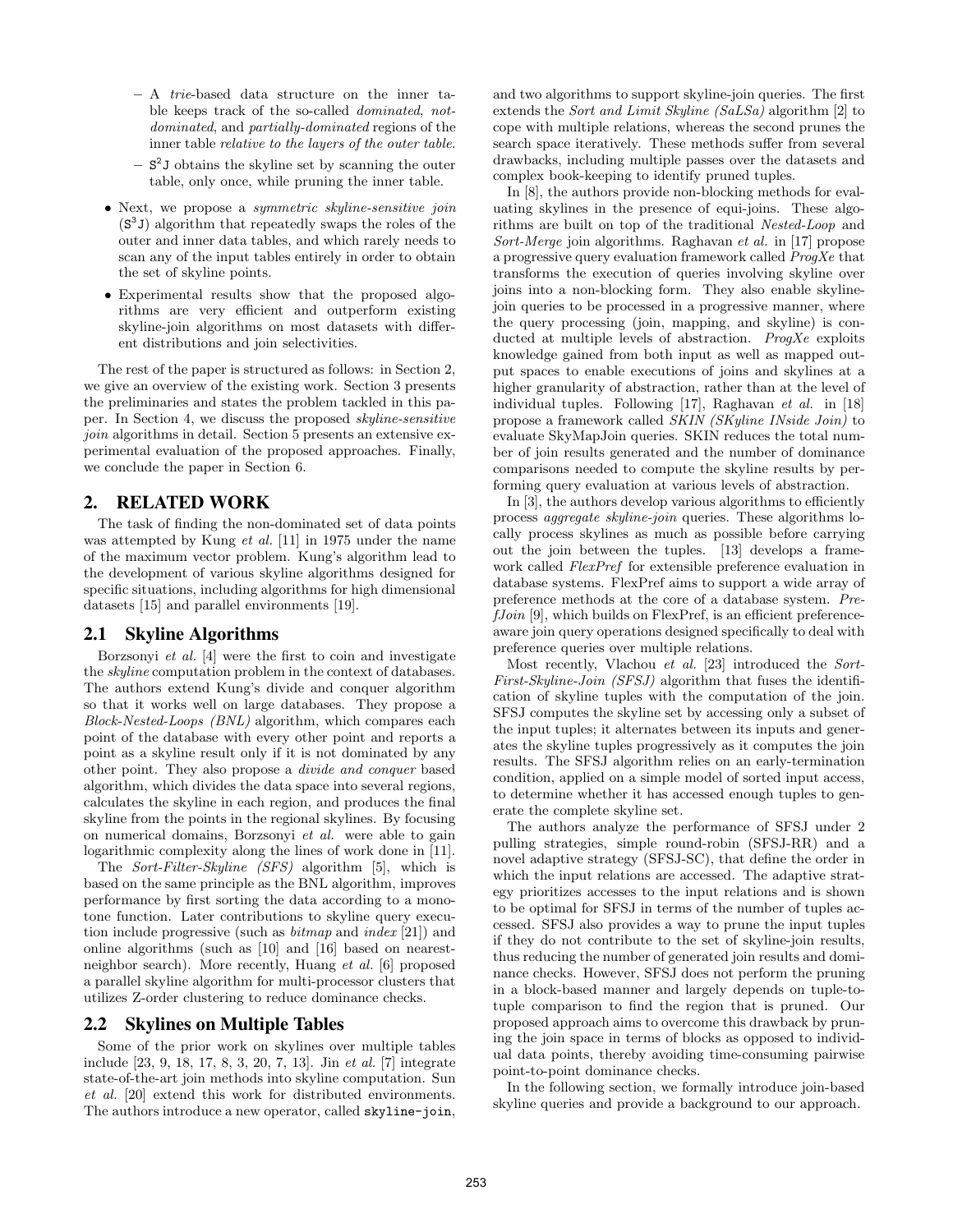# **3. PROBLEM DEFINITION**

In this paper we focus on two-way join operations: Given (a) two datasets,  $D_{out}(a_{out,1},...,a_{out,d_{out}})$  and  $D_{in}(a_{in,1},\ldots,a_{in,d_{in}}),$  (b) a set of skyline attributes,  $A_S \subseteq \{a_{out,1}, \ldots, a_{out,d_{out}}\} \cup \{a_{in,1}, \ldots, a_{in,d_{in}}\},$  and (c) a set of join attributes,  $A_J \subseteq \{a_{out,1}, \ldots, a_{out,d_{out}}\}$  ${a_{in,1}, \ldots, a_{in,d_{in}}},$  a join-based skyline query seeks to identify a subset of  $J = D_{out} \Join_{A_J} D_{in}$  consisting of tuples not dominated by any other tuples in  $J$ .

Let  $p.a_h$  be the value of attribute  $a_h$  of tuple p; p dominates q in the skyline attribute set,  $A_S$ ,  $(p \triangleright_{A_S} q)$  when

$$
\forall a_i \in A_S, (p.a_i \succeq q.a_i) \land (\exists a_k \in A_S \mid p.a_k \succ q.a_k).
$$

Intuitively, p is better than or equal to  $(\succeq)$  q in all dimensions in the skyline attribute set,  $A_S$ , and better than  $(\succ)$ q in at least one dimension,  $a_k$ . In the rest of the paper, we omit the reference to the skyline attribute set and use  $p \triangleright q$ to denote that  $p$  dominates  $q$  (in the corresponding skyline attribute set). We use  $p \nless p q$  for p does not dominate q.

DEFINITION 1. Join-based Skyline. A data tuple, p, is in  $D_{out} SSJ_{A_J, A_S}$   $D_{in}$  iff (a)  $p \in J = D_{out} \Join_{A_J} D_{in}$ , and (b)  $\exists q \in J - \{p\} \text{ s.t. } (q \triangleright_{A_S} p).$ 

Throughout the paper, join-based skyline operations are referred to as skyline-sensitive join (SSJ) operations. For example, given two tables Highly\_rated (rName, rating, location, remarks) and Business\_hrs (rName, openingTime, closingTime), which contain information about restaurants, the query:

Skyline\_results = SSJ Highly\_rated by rName, Business\_hrs by rName, rating MAX, closingTime MAX

would equi-join the tables on  $A_J = {Highly\_rated.rName}$ , Business hrs.rName} and return results that are not dominated by any other results based on the skyline attributes  $A_S = \{ \text{rating}, \text{ closingTime} \}.$  In this query, the underlying preference function is MAX. While any monotonic function, such as MIN, is also acceptable as the preference function, in the rest of the paper, without loss of generality, we assume that MAX is specified by the user.

### **4. SKYLINE JOINS WITH LR-PRUNING**

Skyline processing on a single table is an expensive operation as it may incur large access costs to perform pairwise dominance checks<sup>2</sup>. If a join operation is required to combine the relevant data, then the query will also incur additional costs for materializing the candidate tuples. Naturally, if the number of tuples materialized and compared can be kept low, significant improvements in the performance of skyline-join queries can be achieved.

Thus, we propose *skyline-sensitive join* algorithms where

- the data in the input tables are ordered in a manner that will help identify skyline points early and prevent unqualified data points from participating in the join operation; moreover,
- whenever possible, the join space needs to be pruned in terms of blocks as opposed to individual data points, therefore avoiding time-consuming pairwise point-topoint dominance checks.

<sup>2</sup>A dominance check compares two data points on a dominance condition.



Figure 1: Layer/region organization for  $S^2J$ 

We achieve these through a novel *layer/region pruning* (*LR*pruning) strategy to minimize pairwise tuple comparisons: In LR-pruning, we partition the data in the outer table into dominance layers, while the inner table is clustered into regions using Z-order values of the skyline attributes to support block-based pruning. We then propose a second algorithm, symmetric skyline-sensitive join  $(S^3 J)$ , that is similar to S 2 J in principle, but repeatedly swaps the roles of the outer and inner tables. One key outcome of this strategy is that (unlike  $S^2 J$ , where the outer table is fully scanned), in S 3 J, none of the datasets need to be scanned completely in order to obtain the skyline set.

Before we present  $S^2 J$  and  $S^3 J$ , we first provide an overview of the underlying LR-pruning strategy.

# **4.1 Layer/Region Organization of Data**

#### *4.1.1 Dominance Layering of the Outer Table*

Let  $A_{South} \subseteq A_S$  denote the skyline attributes that come from the outer data table,  $D_{out}$ . As shown in Figure 1(a), the outer table,  $D_{out}$ , is partitioned into dominance layers (using MAX). For a layer  $L_i$ , we define  $max(L_i)$  as

$$
max(L_i) = max(p.a | (a \in A_{South}) \land (p \in L_i)).
$$

The dominance layers are obtained by sorting the tuples in the descending order of the value of  $max(L_i)$ . The algorithms exhaust all the tuples in the current layer before observing a decrease in the  $max(L_i)$  value. In other words, the layers in  $D_{out}$  are such that for any entry in layer,  $L_i$ , the maximum of the skyline attribute values is larger than the maximum of the skyline attribute values for any entry in a dominated layer,  $L_h$ ; i.e.,

$$
\forall_{h>i,p\in L_i,q\in L_h} \quad max(p.a|a \in A_{Sout}) > max(q.a|a \in A_{Sout}).
$$

Therefore, if two data points in  $D_{out}$  are such that  $max(p.a|a \in A_{South}) = max(q.a|a \in A_{South})$ , they will be grouped into the same layer partition.

The dominance layers are similar to the "bands" described in [23]. The layer partitions are ordered and accessed from the most dominant  $(L_1)$  to the least dominant  $(L_n)$  layer.

#### *4.1.2 Region Organization of the Inner Table*

Tuples in the inner table,  $D_{in}$ , are mapped onto a Zorder curve based on the corresponding skyline attribute set,  $A_{Sin} \subseteq A_S$  (Figure 1(b)). The Z-order (or Mortonorder  $[14]$  curve, shown in Figure 1(b), is a fractal that can cover the entire data space by repeated applications of the same base pattern, a "Z". The Z-value of a data point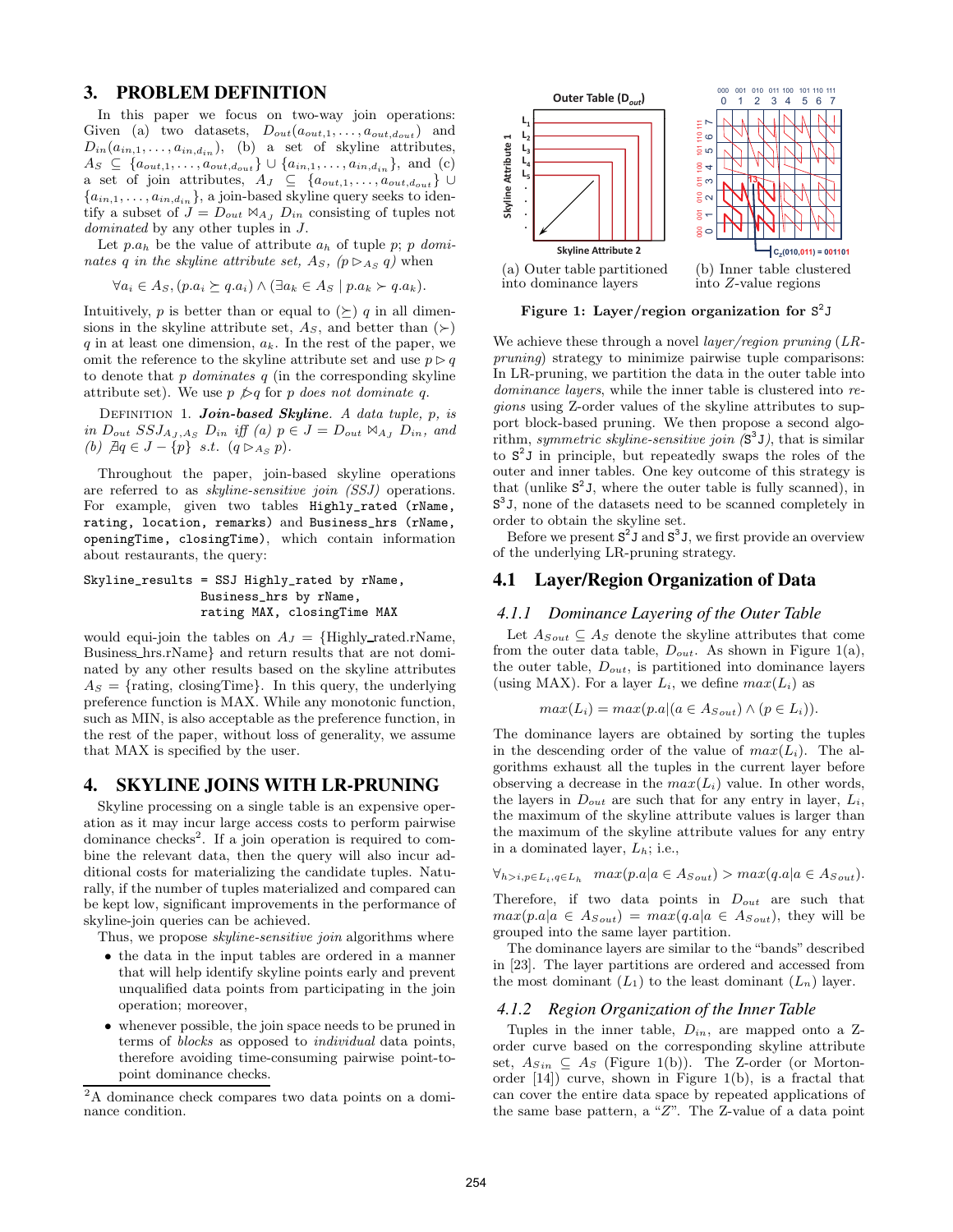can be obtained by interleaving the bits of the binary representation of the coordinate values of the data point. In the example shown in Figure 1(b), the Z-value of  $(2, 3)$  is 001101 obtained by interleaving the binary representations of 2 and 3, i.e. 010 and 011, respectively. For a d-dimensional space, in which the coordinate values fall in the range  $[0, 2^v - 1]$ , the Z-value of a data point contains  $d \times v$  bits grouped into  $v$  number of  $d$ -bit groups. In the example, we have three 2-bit groups: 00, 11, and 01.

The Z-curve clusters neighboring points and regions in the space; points nearby in space also tend to be nearby on the curve. More specifically, given a Z-value with  $v$  many  $d$ bit groups, the first bit group partitions the d-dimensional space into  $2^d$  equi-sized regions (or clusters), the second bit group further partitions each of these  $2^d$  region blocks into  $2^d$ smaller equi-sized sub-regions (or sub-clusters), and so on. Also, when ordered by their Z-values, data points are naturally clustered into the regions of the space. For instance, in Figure 1(b), all the points located in the lower left quadrant of the space have prefix 00 in their binary representations and span Z-values from 0 to 13.

The Z-value mapping is one-to-one and invertible, i.e., the original coordinate values can be recovered from the Zvalues. Moreover, given a prefix of the bit representation of a Z-value, we can determine the minimum  $(minZ)$  and maximum  $(maxZ)$  Z-values of that region.  $minZ$  is obtained by filling the rest of the bit positions with 0s and  $maxZ$  by setting all the missing bits to 1.

Note that, in the past, the clustering property of Z-curves has been leveraged for the single-table skyline problem [6, 12]. In this paper, we show that, when used along with the dominance layering of the outer table Z-values can be highly effective in eliminating redundant work for skyline joins.

#### **4.2** S <sup>2</sup>J **Algorithm**

Given two datasets,  $D_{out}$  and  $D_{in}$ , a set of join attributes,  $A_J$ , and a set of skyline attributes,  $A_S$ , the  $S^2J$  algorithm proceeds as follows:

- 1.  $S_{all} = \emptyset$
- 2.  $S^2J$  scans outer table,  $D_{out}$ , from layer  $L_1$  to  $L_n$ .
- 3. For each layer  $L_i$ :
	- (a)  $S^2J$  invokes the RegionsToExamine(T,  $max(L_i)$ ) function (see Section 4.2.2) to obtain the corresponding set of  $Z$ -value regions,  $R_i$ , from the trie structure,  $T$ , maintained for the inner table,  $D_{in}$ . The Z-value regions of the inner table obtained in this step will participate in the join-based skyline process with  $L_i$ .
	- (b)  $C = \emptyset$
	- (c) For each region  $r \in R_i$ :
		- $C = C \cup (L_i \bowtie_{A_J} r)$  is carried out to combine the outer table tuples in  $L_i$  with the inner table tuples in r.
	- (d) The skyline set,  $S_i$ , of  $C \cup S_{all}$  is obtained.
	- (e) Rmarker $(S_i)$  is invoked to mark the appropriate regions of the inner table,  $D_{in}$ , based on  $S_i$  (see Section 4.2.1).
	- (f)  $S_{all} = S_{all} \cup S_i$

#### Algorithm 1:  $S^2 J(D_{out}, D_{in}, A_S, A_J, T)$

#### Input:

 $D_{out}$ : Outer table;  $D_{in}$ : Inner table;  $A_S$ : Set of skyline attributes of  $D_{out}$  and  $D_{in}$ ;  $A_J$ : Join attribute set; T: Trie maintained for  $D_{in}$ ; R: Set of regions to be examined during join-based skyline processing;  $max(L_i)$ : Maximum value of current layer in  $D_{out}$ 

#### Output:

- Skyline result S produced by  $D_{out}$  SSJ<sub>A<sub>J</sub>,A<sub>S</sub></sub>  $D_{in}$
- Procedure: Initialize  $T$ ; for each layer  $L_i \in D_{out}$  scanned from  $L_1, L_2, \ldots, L_n$  do if data point scanned is the first data point in  $L_1$  or  $T$  has been changed then  $R = \text{RegionsToExamine}(T, max(L_i));$ /\* Invoke the RegionsToExamine algorithm with parameters  $T$ and  $max(L_i)$  only if T has been changed, else R remains the same for the next round. RegionsToExamine is also invoked once at the beginning when the first data point in  $L_1$  is scanned \*/ end if initialize set  $S_i$ , the set of skyline points for  $L_i$ ; /\* Contains a set of points that do not dominate each other \*/ for each  $r \in R$ do  $/* r$  is the Z-value region prefix  $*/r$  $minZval(r) = minZ(r);$  $maxZval(r) = maxZ(r);$  $/*$  Minimum and maximum Z-values of r are obtained \* joinSet =  $L_i \Join_{A_j} D_{in}$  in the region defined by  $[\min Zval(r)]$ , maxZval(r)]; add the results  $\in joinSet$  to  $S_i$  such that only skyline points
	- are obtained in  $S_i$ ; for each skyline point  $s = s_{out} || s_{in} \in S_i$  do  $U = min(s_{out});$  $T =$  Rmarker $(s_{in}, T, U);$ /\* Update T based on  $s_{in} \in D_{in}$  and the bound U obtained by taking the minimum of the coordinate values of  $s_{out} \in D_{out}$  \* end for end for add  $S_i$  to S such that only skyline points are obtained in S; end for return S

#### Figure 2: The S<sup>2</sup>J Algorithm

4.  $S^2$ J proceeds until all the layers in  $D_{out}$  are processed or the entire dataset  $D_{in}$  is pruned.

A more detailed pseudocode of  $S^2J$  is presented in Figure 2. In the following sections, we describe the details of the algorithm, and how region searches and markings are performed. The correctness of the  $S^2J$  algorithm is established in Section 4.2.4.

#### *4.2.1 Region-based Pruning of the Inner Table*

As it discovers new skyline points that can prune regions on the inner table,  $S^2 J$  calls the Rmarker book-keeping function that marks regions of the inner table (Figure 3).

The Rmarker algorithm uses a *trie* data structure to efficiently store marked regions based on their common Z-value region prefixes. Each node of the trie holds one bit of the region prefix and a region marker that can be labeled as:

- *Not-Dominated* (denoted as  $ND$ ) this indicates that a inner table region is not (yet) dominated by any of the skyline points discovered so far.
- Dominated for U (denoted as  $DOM U$ ) this indicates that a region is dominated; U refers to the largest  $max(L_i)$  of the outer table for which the region is guaranteed to be dominated. Intuitively, this marking keeps track of the layers of the outer table for which the region in the inner table can be considered as pruned.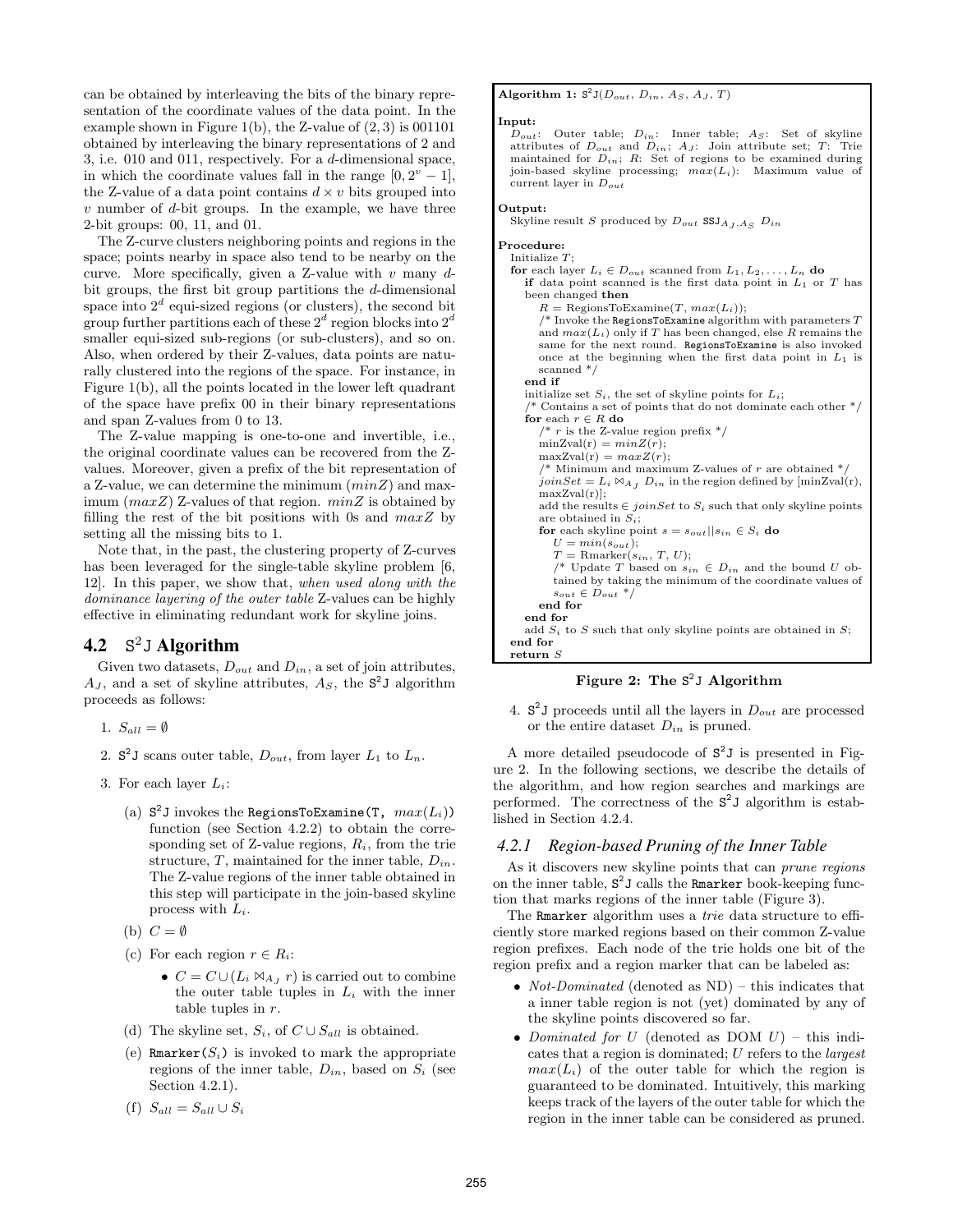Algorithm 2: Rmarker $(s_{in}, T, U)$ 

Input:  $s_{in}: s_{in} \in s = s_{out} || s_{in} - T$  marked using  $s_{in}: T:$  Trie structure of  $D_{in}$ ; U: Bound on all the points that join  $s_{in}$  to form a part of the overall skyline result; q: Local Queue; l: Maximum depth of T Output: Updated Trie T Procedure: q.enqueue(1); q.enqueue(0); while q is not empty do  $region R = q$ .dequeue() if  $s_{in} \vartriangleright maxZ(region R)$  then  $s_{in}$  dominates region  $R^*/$ if node n in T with prefix  $region R$  is marked as PD or ND or DOM  $U'$  such that  $U > U'$  then mark  $n$  in  $T$  as DOM  $U$ ; end if else if  $s_{in} \ \text{fminZ}(\text{regionR})$  then  $s_{in}$  does not dominate region $R^*$ / if node  $n$  with prefix  $region R$  is not marked as PD or DOM  $U^{\prime\prime}$  $\mu$  and has no ancestor nodes marked as DOM  $U'$  then mark  $n$  in  $T$  as ND; end if else if  $s_{in} \not\triangleright maxZ(region R)$  and  $s_{in} \triangleright minZ(region R)$  then  $s_{in}$  may dominate some points in  $region R$  \*  $childRegion0 = prefix regionR$  appended with 0;  $childRegion1 = prefix regionR appended with 1;$ if node n in T with prefix  $region R$  is a leaf node and length of prefix  $regionR$  in not equal to  $l$  then  $*$  new child nodes inserted into  $T$ , while limiting the depth of  $T$  to  $l^*$ mark nodes with prefixes  $childRegion0$  and  $childRegion1$ with the region marker of their parent node  $n$ ;  $/*$  Child nodes to be added to  $T$  inherit markers of parent node as default markers \*/ if node *n* is marked as  $N\acute{D}$  then mark  $n$  in  $T$  as PD;  $/*$  Parent node  $n$ , originally marked ND, is marked PD since its children are being explored further \*/ end if  $\begin{minipage}{0.9\linewidth} \hspace*{0.2cm} \textbf{in} & \textbf{in} \\ \hspace*{0.2cm} \textbf{in} & \textbf{in} \\ \textbf{in} & \textbf{in} \\ \textbf{in} & \textbf{in} \\ \textbf{in} & \textbf{in} \\ \textbf{in} & \textbf{in} \\ \textbf{in} & \textbf{in} \\ \textbf{in} & \textbf{in} \\ \textbf{in} & \textbf{in} \\ \textbf{in} & \textbf{in} \\ \textbf{in} & \textbf{in} \\ \textbf{in} & \textbf{in} \\ \textbf{in} & \textbf{in} \\ \textbf{in$  $childRegion1$  as children of parent node n in  $T$ q.enqueue(childRegion0); q.enqueue $\overrightarrow{childRegion1)}$ ;  $\bar{a}$  Enqueue the child nodes of parent node n into q to be marked appropriately \*/ else if  $n$  is an internal node then q.enqueue(childRegion0); q.enqueue $(childRegion1);$   $/*$  Enqueue the child nodes of parent node  $n$  into q to be marked appropriately \*/ end if end if end while return  $T$ :

Figure 3: The Rmarker Algorithm

• Partially-Dominated (denoted as  $PD$ ) – this indicates that a region itself is not dominated, but contains a subregion which is dominated.

The trie is initialized by marking the regions with prefixes 1 and 0 as not-dominated (ND) since the initial skyline set is  $\emptyset$  (Figure 5(a)). As  $S^2J$  proceeds and new skyline points are found, the trie structure becomes deeper, capturing increasing amount of details. At each invocation of the Rmarker function, the nodes of the trie are considered from the root to the leaves. During this process, the markings of the internal nodes can be made more specific and the leaves of the trie may be split due to the newly discovered skyline points.

Let  $S_i$  be the skyline points set of layer  $L_i$  and let  $s =$  $s_{out}||s_{in} \in S_i$  be a skyline point;  $s_{out}$  corresponds to the outer table, whereas  $s_{in}$  corresponds to the inner table;



Figure 4: Z-value region based dominance test





Figure 5: (a) Initial trie; (b,c) the trie structure for skyline points  $\langle 7, 6, 6, 7 \rangle$  and  $\langle 2, 7, 7, 6 \rangle$ ;  $s_{out}$  =  $\{\langle 7, 6 \rangle, \langle 2, 7 \rangle\}$  and  $s_{in} = \{\langle 6, 7 \rangle, \langle 7, 6 \rangle\}$ 

• A node,  $\eta$ , that is originally marked as *Partially*-Dominated (PD) or Not-Dominated (ND) would become dominated if an  $s_{in}$  dominating this region is discovered. Let  $S_{in}(\eta)$  be the set of skyline points on the inner table that dominates this node and  $S_{out}(\eta)$ be the corresponding points on the outer table. Then, the node will be marked as DOM  $U$ , where  $U$  is

$$
U = \max_{s_{out} \in S_{out}(\eta)} (\min_{a \in A_{S_{out}}} (s_{out}.a)).
$$

Intuitively, U is the bound on the  $max(L_i)$  of the layers of the outer table for which the region is guaranteed to be dominated. Consequently, this region need not be considered beyond any layer where  $max(L_i) \leq U$ .

• A node that is marked *Dominated* for  $U$  (DOM  $U$ ) can be remarked as DOM  $U'$  if a bound  $U' > U$  is found. Consequently, the algorithm progressively tightens the bound corresponding to a region, therefore pruning the region for an increasing number of outer table layers.

A leaf node may need to be expanded when a subregion of the node is found to be dominated by a new skyline point. If the leaf was originally marked Not-Dominated (ND), then it will now be marked as Partially-Dominated (PD) and two child nodes will be added to this node. If the leaf was marked Dominated for  $U$  (DOM  $U$ ), it will be expanded only if the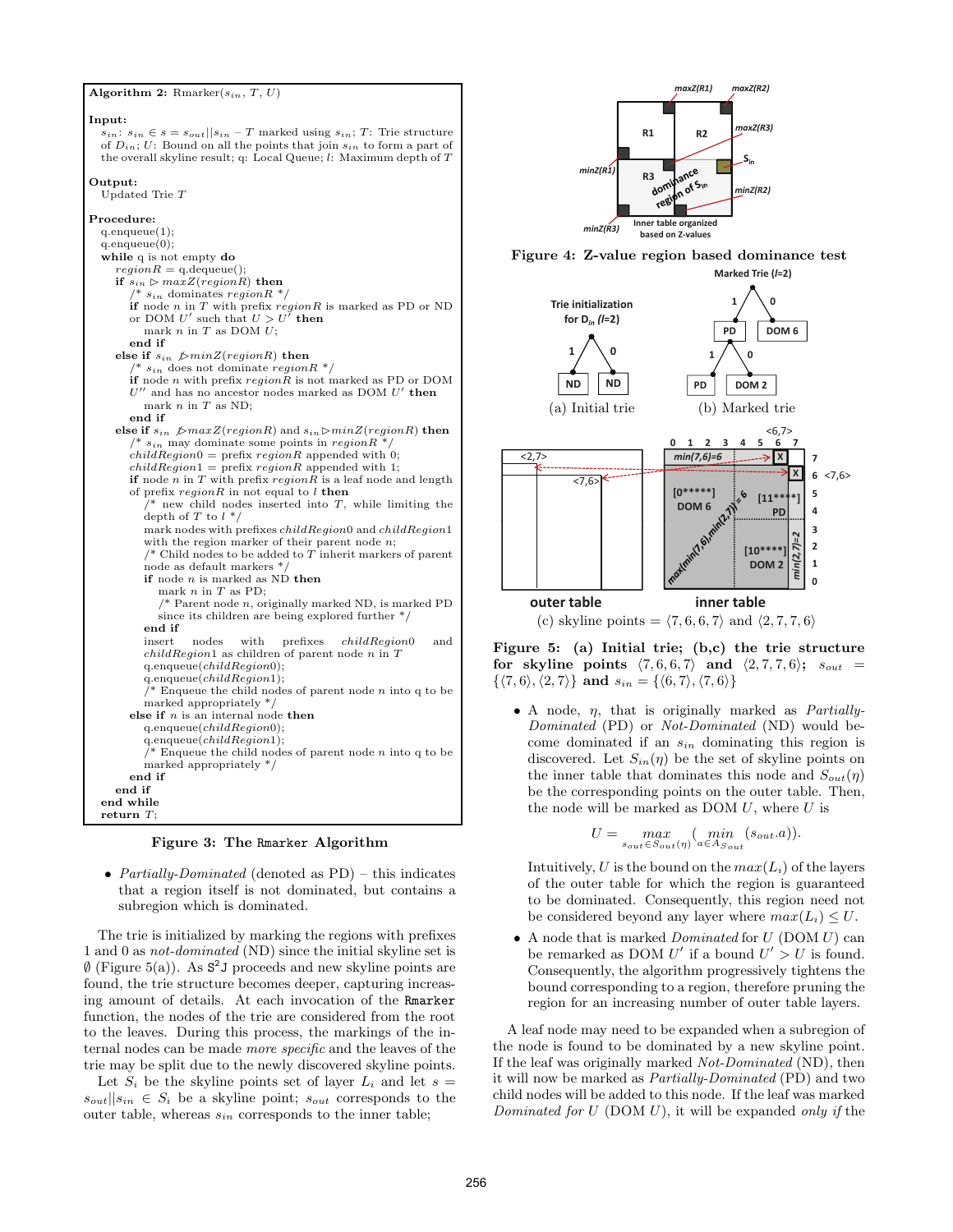Algorithm 3: RegionsToExamine $(T, max(L_i))$ 

```
Input:
  T: Trie structure of D_{in}; max(L_i): Maximum value of current
 layer in D_{out}; s: Local Stack for DFS; l: Maximum depth of T
Output:
  Set of regions R
Procedure:
  s.push(0);s.push(1);while s is not empty do
    regionR = s.pop();parentMarket = current marker on node n having prefix
    reqionR in T:
    if node n in T is an internal node then
        * Node n has children */childRegion0 = prefix regionR appended with 0;
       childRegion1 = prefix regionR appended with 1;
       child0 = marker of node with prefix childRegion0 in T;
       child1 = marker of node with prefix childRegion1 in T;
       if parentMarker is DOM U such that U < max(L_i) then
           * Finding a subregion in T marked DOM with the largest
         U < max(L_i) */
         if child0 is DOM U_0 such that U_0 > U and U_0 < max(L_i)then
            /* Explore the branches further */s.push(childRegion0);s.push(childRegion1);
         else if child1 is DOM U_1 such that U_1 > U and U_1 <max(L_i) then
             /* Explore the branches further */
            s.push(childRegion0);s.push(childRegion1);else
           add region R to R;
         end if
       else if parentMarker is PD then
          /* Explore the branches further */s.push(childRegion0);
         s.push(childRegion1);
       end if
    else if parentMarker is ND or PD or DOM U then
         node n in T is a leaf node */add regionR string to R;
    end if
  end while
  return R
```
Figure 6: The RegionsToExamine Algorithm

subregion has an upper bound  $U'$  larger than  $U$ . When a leaf is expanded, the new child nodes are inserted into a queue and are examined and marked appropriately.

To control the granularity of the Z-value regions stored in the trie structure, we define a parameter  $l$  to constrain the depth of the trie: if a node is at the maximum defined depth l, then that node is not expanded any further. The effects of the depth maintained  $(l)$  in the trie structure on our skylinejoin approach is experimentally analyzed in Section 5.2.

Similarly to [12], in order to decide whether a Z-value region is to be marked *Dominated for U* (DOM  $U$ ), *Partially*-Dominated (PD) or Not-Dominated (ND), the Rmarker algorithm performs Z-value region based dominance tests. Let R be the prefix that represents a Z-value region; the regionbased dominance tests apply the following three conditions:

- 1. If  $s_{in} \rhd maxZ(R)$ , then  $s_{in} \rhd R$ .
- 2. If  $s_{in} \not\triangleright maxZ(R) \land s_{in} \triangleright minZ(R)$ , then some points in region  $R$  may be dominated by  $s_{in}$ ; hence this region needs to be explored further.
- 3. If  $s_{in} \not\vartriangleright minZ(R)$ , then  $s_{in} \not\vartriangleright R$ .

Figure 4 shows the region-based dominance tests of R1, R2,  $R3$  against point  $s_{in}$ . Here, based on the above conditions,

 $s_{in}$  dominates region R3 and does not dominate region R1. Region R2 needs to be explored further, since some of the points in this region may be dominated by  $s_{in}$ .

Figures 5(b) and 5(c) show the state of the trie  $(l = 2)$ after Rmarker is executed for the skyline points  $\langle 7, 6, 6, 7 \rangle$ and  $\langle 2, 7, 7, 6 \rangle$ , where  $\langle 7, 6, 6, 7 \rangle$  is obtained by combining  $\langle 7, 6 \rangle$  from the outer table with  $\langle 6, 7 \rangle$  from the inner table and  $\langle 2, 7, 7, 6 \rangle$  is got by joining  $\langle 2, 7 \rangle$  with  $\langle 7, 6 \rangle$ . Each of the trie nodes are labeled based on their overall coverage. For example, the node with prefix 10 is labeled DOM 2 because it is dominated by a skyline point and there is a subregion that is dominated only by  $\langle 2, 7, 7, 6 \rangle$  implying  $U = min\langle 2, 7 \rangle = 2$ .

#### *4.2.2 Fetching Non-Pruned Regions from the Trie*

As the  $S^2$ J algorithm proceeds from one layer to another in the outer table, it calls the RegionsToExamine function to obtain the relevant regions from the trie structure (Figure 6).

The input to this function is the  $max(L_i)$  value of the current outer table layer  $L_i$ . Given this value, RegionsToExamine returns the regions corresponding to the nodes of the trie that are currently marked ND and the regions related to the nodes that are marked DOM U with the largest  $U < max(L_i)$ . Note that, if a region corresponds to a leaf node of the trie and this node is currently marked PD, then this region is returned as well.

For example, given a level  $L_i$  with  $max(L_i) = 7$ , the trie in Figure 5(b) would return all leaf regions; in contrast, given a level  $L_i$  with  $max(L_j) = 4$ , it would only return the nodes with prefix 10 and 11. Note that, if a region  $r$  is marked Dominated for U and if  $U \geq max(L_i)$ , then this region does not participate in the join with the current layer  $L_i$ . This is because the layers are considered in the decreasing order of  $max(L_i)$  and the bound U on a region monotonically increases; thus, once eliminated, a region will never be considered for any of the subsequent layers. This ensures that entire regions are pruned and the parts of the inner table that are pruned grow over time.

#### *4.2.3 Layer-to-Region Joins*

Once the non-pruned regions from the inner table are returned,  $S^2$ J joins the data in the current layer of the outer table with the data in these regions. To enable the join to be processed in an efficient manner, we use a B-tree index on the inner table,  $D_{in}$ , built using a composite key formed by the join attribute of  $D_{in}$  and the Z-values of the set of skyline attributes of  $D_{in}$ . Thus, given a join attribute value and a prefix of the relevant region, we can quickly identify matching skyline attribute values from the B-tree index: to join data tuples from the outer table layer  $L_i$  with the inner table region r, we first compute  $minZ(r)$  and  $maxZ(r)$ values of the region  $r$  (see Section 4.1.2) and then perform  $(L_i \boxtimes_{A_J} D_{in}[minZ(r), maxZ(r)])$  using the B-tree.

# *4.2.4 Soundness and Completeness of* S 2J

The  $S^2$ J algorithm (Figure 2) is correct in that, given two datasets,  $D_{out}$  and  $D_{in}$ , a set of join attributes,  $A_J$ , and a set of skyline attributes,  $A_S$ , the  $S^2$ J algorithm returns a set of results compatible with Definition  $1 - i.e.$  it is sound (does not produce any non-skyline results) and complete (does not miss any skyline results).

**Soundness:** We first establish the soundness of  $S^2$ J. Let  $s = s_{out}$ ||s<sub>in</sub> be returned as a skyline point. Then, there is no  $s' = s'_{out} || s'_{in}$  such that  $s'_{out} \triangleright s_{out}$  and  $s'_{in} \triangleright s_{in}$ .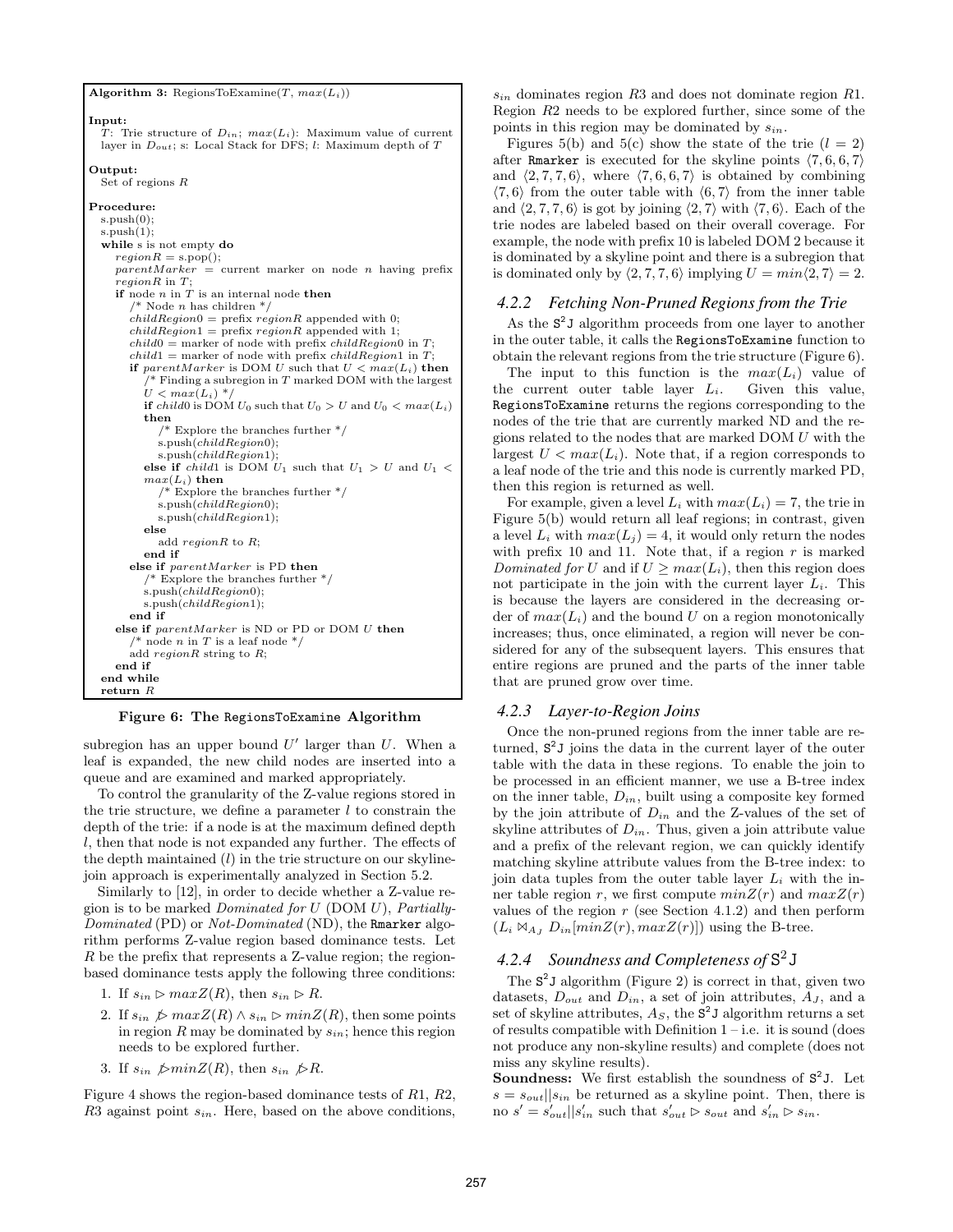

Figure 7: Scanning the (current) outer table stops at layer  $L_5$  because  $L_5$  and all the following layers are pruned by the (current) inner table

PROOF. Let us assume there exists such an  $s'$ . Note that  $s'_{out}$  will be in a layer, L', dominating or equal to the layer, L, of  $s_{out}$ ; therefore,  $max(L') \geq max(L)$ .

- Since  $s_{out}||s_{in}$  has been returned, when layer L has been considered,  $s_{in}$  was either not dominated or was dominated with a bound U where  $max(L) > U$ .
- Since  $max(L') \geq max(L)$ ,  $s'_{out}$  is seen before  $s_{out}$ .
- Since when  $s_{out}$  was considered,  $s_{in}$  was either not dominated or was dominated with a bound  $U$ , when  $s'_{out}$  was considered earlier,  $s'_{in}$  (which dominates  $s_{in}$ ) must also be either not dominated or dominated with a bound  $U' \leq U$  (due to monotonicity of bounds).
- Since for  $s'_{out}$  we have  $max(L') \geq max(L)$ , where  $max(L) > U$ , and  $s'_{in}$  must be either not dominated or dominated with a bound  $U' \leq U$ , it follows that when  $s'_{out}$  is considered,  $s'_{in}$  has not yet been pruned.

Therefore,  $s' = s'_{out} || s'_{in}$  which dominates  $s = s_{out} || s_{in}$ would have been enumerated earlier than s, and thus, s' would have pruned, s contradicting the premise that s has been identified as a skyline point. Hence, there cannot be  $s'$  cannot be a skyline result. This proves that the  $S^2$ J algorithm is sound.  $\square$ 

**Completeness:** We next establish the completeness of  $S^2$ J. Let  $t = t_{out}$ , the a join result that has not been included in the skyline result. Thus, there must be an  $s = s_{out}||s_{in}$ , where  $s_{out} \triangleright t_{out}$  and  $s_{in} \triangleright t_{in}$ , that is returned.

PROOF. Let us assume that there does not exist such an s. Let L be the layer in which  $t_{out}$  is considered.

- Since  $t$  has not been included in the result, when layer  $L$  is considered,  $t_{in}$  must be in a region dominated with a bound  $U \geq max(L)$ .
- Since  $t_{in}$  is in a region dominated with  $U \geq max(L)$ , there must have been an  $s' = s'_{out} || s'_{in}$  where  $s'_{in} \triangleright t_{in}$ and  $max(L') > max(L)$  (this is due to the monotonically decreasing property of  $max(L)$  values).
- Since there does not exist  $s \triangleright t$  and since  $s'_{in} \triangleright t_{in}$ , then  $s'_{out} \nless t_{out}$ ; i.e.,  $max(L') \leq max(L)$ .

The last two statements above contradict each other; thus, there must exist an  $s \triangleright t$ , and hence, t cannot be in the skyline. This proves the completeness of  $S^2$ J.

# *4.2.5 Complexity of* S 2J

The  $S^2$ J operator scans the outer table once and for each layer,  $L_i$ , it (a) identifies the relevant regions (that are either not dominated yet or dominated with a bound

#### Algorithm 4:  $S^3 J(D_{out}, D_{in}, A_S, A_J)$

```
\begin{array}{c} \textbf{Input:} \\ D_{out} \end{array}Outer table; D_{in}: Inner table; A_S: Set of skyline
   attributes of D_{out} and D_{in}; A_J: Join attribute set; T_{in}: Trie
   maintained for D_{in}; T_{out}: Trie maintained for D_{out}; R: Set of regions to be examined during join-based skyline processing;
   max(L_i): Maximum value of current layer in D_{out}
```
#### Output:

Skyline result S produced by  $D_{out}$  SSJ<sub>A<sub>I</sub>,A<sub>S</sub></sub>  $D_{in}$ 

Procedure:

```
Initialize T_{in}, T_{out};<br>for each layer L_i^{out} \in D_{out} and L_i^{in} \in D_{in} do
    p(L_i^{out}) = \langle max(L_i^{out}), max(L_i^{out}), \dots, max(L_i^{out}) \ranglefind the region marker m_{out} for p(L_i^{out}) in T_{out}if m_{out} is ND or
   the largest bound U_{max} for m_{out} returned as DOM such that
    U_{max} < max (L^{in}_i) then
       S_i^{out} = \mathbf{S}^2 \mathbf{J}(L_i^{out}, D_{in}, A_S, A_J, T_{in});/* S_i^{out} is skyline result set for L_i^{out} \in D_{out} returned by S^2 J<br>*/
   else
       stop scanning D_{out}end if
    p(L_i^{in}) = \langle max(L_i^{in}), max(L_i^{in}), \ldots, max(L_i^{in}) \ranglefind the region marker m_{in} for p(L_i^{in}) in T_{in}\mathbf{if} m_{in} is ND or
    the largest bound U_{max} for m_{in} returned as DOM such that
    U_{max} < max(L_i^{out}) then
       S_i^{in} = \mathbf{S}^2 \mathbf{J}(L_i^{in}, D_{out}, A_S, A_J, T_{out})/* S_i^{in} is skyline result set for L_i^{in} \in D_{in} returned by S^2 J<br>*/
   else
       stop scanning D_{in}end if
   add South_i and Sin_i to S such that only skyline points are
   obtained in S;
end for
return \bar{S}
```
Figure 8: S<sup>3</sup>J swaps outer and inner tables in a round-robin manner

 $U < max(L_i)$ , (b) performs a join operation with these relevant regions of the inner table, and (c) finds the skyline based on the candidates.

Therefore, the overall cost is a function of the number of layers in the outer table, the size of the trie used for discovering the relevant regions, and the amount of pruning achieved based on the data distribution. In the extreme, a leaf stores an individual data point. Since this may impact the number of pairwise comparisons, in Section 5, we study the effect of the maximum allowed trie depth  $(l)$  on the performance of the S 2 J algorithm.

# **4.3** S <sup>3</sup>J **Algorithm**

The  $S^3J$  algorithm (Figure 8) is similar to the  $S^2J$ , but swaps the roles of the outer and inner tables for each layer. Given two datasets,  $D_1$  and  $D_2$ , a set of join attributes,  $A_J$ , and a set of skyline attributes,  $A_S$ , the  $S^3J$  algorithm maintains  $Z$ -value based indexes and trie structures for both  $D_1$ and  $D_2$ . Each of the steps of  $S^2J$  is executed first assuming  $D_1$  as the outer table and then  $D_2$ .

Since both tables are progressively pruned relative to each others' layers, S 3 J algorithm may stop without fully scanning any of the tables (Figure 7). For this, S 3 J utilizes an additional stopping condition not available to  $S^2$ J. Let  $D_{out}$  be the current table that serves as the outer table and  $D_{in}$  be the current inner table. Let  $L_i^{out}$  denote the layer for  $D_{out}$ and  $L_h^{in}$  denote the (recent) layer for  $D_{in}$ . When  $S^3J$  proceeds to the layer  $L_i^{out}$  in  $D_{out}$ , it first considers the extreme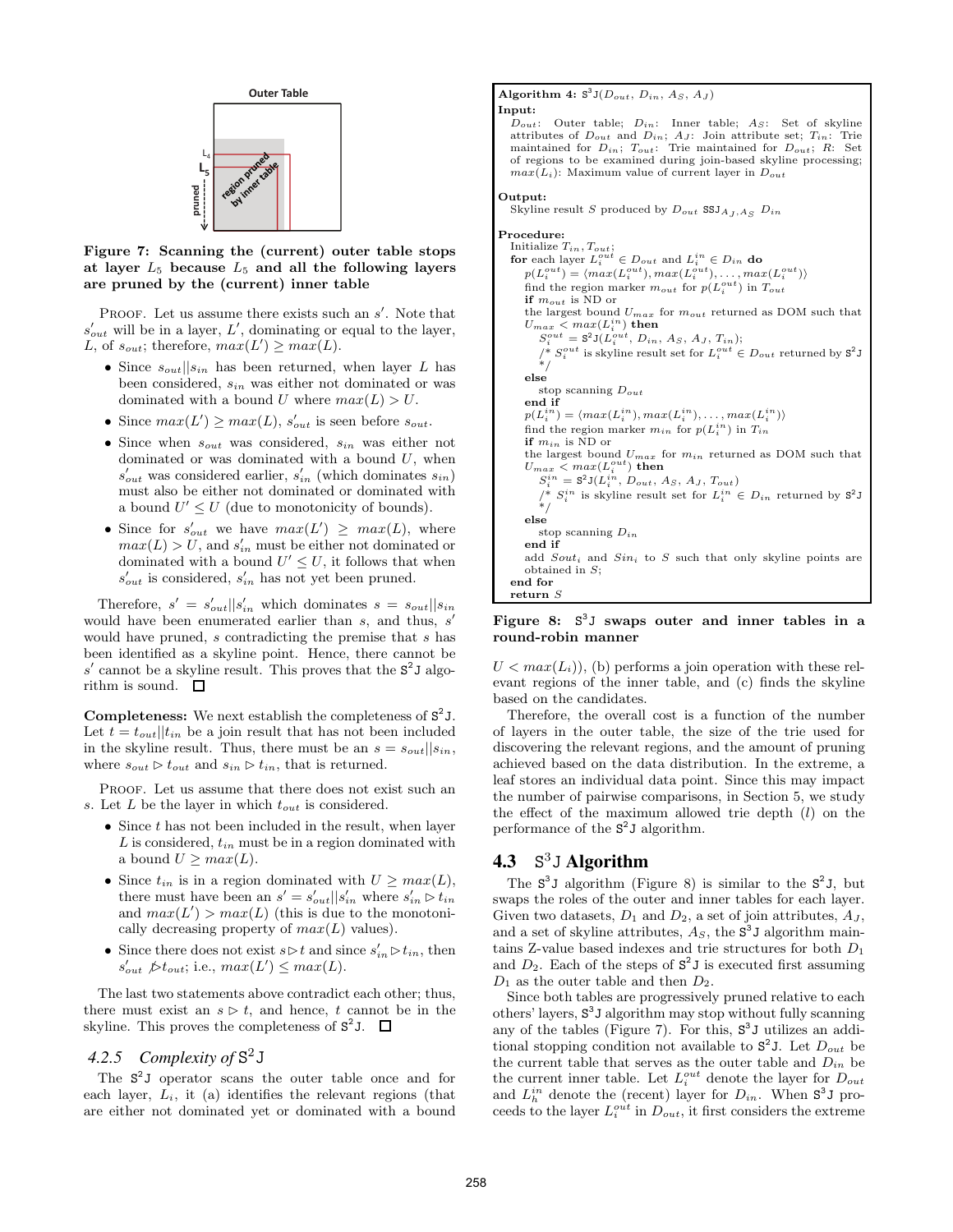point  $p(L_i^{out}) = \langle max(L_i^{out}), max(L_i^{out}), \dots, max(L_i^{out}) \rangle$  of the layer and checks if the point is currently being dominated for any layers of  $D_{in}$  or not:

- If  $p(L_i^{out})$  is not dominated, then the layer,  $L_i^{out}$ , is considered as before.
- If  $p(L_i^{out})$  is dominated, then we find the largest bound  $U_{max}$  for which  $p(L_i^{out})$  is dominated in the trie and check if  $U_{max} \geq max(L_h^{in})$ , where  $L_h^{in}$  is the current layer for the inner table,  $D_{in}$ . If so, then the data layer,  $L_i^{out}$ , and all the subsequent layers of the outer table have been eliminated from further consideration, and hence, the scanning of this table can be stopped.

The correctness of the early stop condition is established in the following section.

# *4.3.1 Correctness of* S 3J

**Soundness:** Note that  $S^3 J$  relies on the  $S^2 J$  described in the previous subsection and the soundness of  $S<sup>3</sup>$  J comes from the soundness of  $S^2J$ .

Completeness: Next, we prove that the early stop condition does not cause a violation of the completeness of  $S^3$ J. Let  $t = t_{out}$ , the a join result that has not been included in the skyline result. Since  $S^2J$  is complete, we know that if the layer containing  $t_{out}$  has been seen, then there must exist an  $s \triangleright t$  found earlier (see Section 4.2.4). We need to show that if  $t_{out}$  is not found due to early stopping, then there must also exist  $s \triangleright t$ .

PROOF. Let  $L_{out}$  be the layer in which  $t_{out}$  would be considered if the early stop condition was not applied.

- Since the early stop condition has been applied and  $t_{out}$  has been pruned, we know that  $p(L_{out})$  is dominated in the corresponding trie.
- Let  $U^{in}$  be the largest bound on the dominated regions covering  $p(L_{out})$ . Since the early stop condition has been applied and  $t_{out}$  has been pruned, we also know that  $U^{in} > max(L_{in})$ , where  $L_{in}$  is the current layer for the inner table.
- Since  $L_{in}$  is the current layer for the inner table, it includes tin.
- Since

$$
U^{in} = \max_{s_{in} \in S_{in}} (\min_{a \in A_{S_{in}}} (s_{in}.a))
$$

and since

$$
U^{in} \geq max(L_{in})
$$

it follows that there exits at least one  $s_{in} \in S_{in}$  that dominates  $p(L_{in})$ , which also implies that  $s_{in} \triangleright t_{in}$ .

- Since  $s_{in}$  is used in the computation of  $U^{in}$  on the region dominating  $t_{out}$ , there must be a corresponding  $s_{out} \triangleright t_{out}.$
- Therefore, there exists an  $s = s_{out} || s_{in}$ , where  $s_{out} \triangleright$  $t_{out}$  and  $s_{in} \triangleright t_{in}$ .

In other words, there exits  $s \triangleright t$  for any t that is eliminated from consideration due to the early stop condition. This proves that  $S^3 J$  is complete.

#### *4.3.2 Discussion*

Consider a scenario where we are given two tables that each contain data which are themselves skylines. On joining these tables (on a non-skyline attribute), each tuple in the join result will also be a global skyline point. This scenario constitutes the worst-case for our algorithm: since both the input data as well as the output consists of all skylines, there is no pruning or early stop possible. This implies that a full join of the input tables has to be performed (with the help of the index structure). In this scenario, the overhead of our algorithm is the amount of work needed to maintain the in-memory trie; which is simply  $O(N \times l)$ , where N is the amount of data and l is the depth of the trie (since none of the elements in the tables are pruned, our approach makes a root-to-leaf pass on the trie for each of the N data elements).

[23] has shown that the SFSJ algorithms are instance optimal with a ratio of 2 for cases where the inputs have at most  $K$  tuples in each "band" and have also shown that the algorithms are not instance optimal in the general case. As the experiments presented in the next section show,  $S^3 J$  performs as good or better than SFSJ. Firstly, for each pruned region that SFSJ maintains, the  $S<sup>3</sup>$ J algorithm maintains at least one marking in the trie. This implies that  $S^3 J$  will stop as soon as (or earlier) than SFSJ. Moreover,  $S^3J$  is able to split a single region into multiple sub-regions that provide tighter boundaries. As a consequence, S 3 J is able to make pruning decisions more proactively as opposed to SFSJ, which may need to see more data before it can stop.

# **5. EXPERIMENTAL EVALUATION**

In this section, we evaluate the efficiency and effectiveness of  $S^2J$  and  $S^3J$  by varying the parameters involved and by comparing them against iterative skyline-join [20], PrefJoin [9], and the SFSJ-RR and SFSJ-SC algorithms [23].

### **5.1 Experimental Setup**

Our evaluations were conducted on a setup with an Intel Core 2 Duo 2.33GHz processor, 2GB RAM and Windows XP operating system. The  $S^2J$  and  $S^3J$  algorithms were implemented in Java and the experiments were run on data that was stored locally. For comparison purposes, the Java implementations of the SFSJ-RR and SFSJ-SC algorithms were obtained from the authors of [23]. In addition, we implemented PrefJoin [9] and the iterative skylinejoin algorithm [20] to make further comparisons. The Btree index is built using Berkeley DB Java Edition 3.3.87<sup>3</sup>. The trie implementation in Java was adapted from http: //www.technicalypto.com/2010/04/trie-in-java.html.

• Datasets. Evaluations were carried out on 24 different synthetic datasets and 4 different real/benchmark datasets. Synthetic datasets as described in [4] were generated based on correlated, anti-correlated and independent distributions<sup>4</sup>. The cardinality of the datasets  $(n)$  was varied between 10,000 and 1 million tuples per data source, and the join rates  $(r)$  considered were 0.01 (i.e., 1 in 100 data tuples in a data source joins a tuple in another data source), 1, and 10. The dimensionality  $(d)$  of the skyline attribute set of each data source was varied between 2 and 4, hence

<sup>3</sup>Downloaded from http://www.oracle.com/technology/ software/products/berkeley-db/je/index.html

<sup>&</sup>lt;sup>4</sup>Random dataset generator available for download at **http**: //randdataset.projects.postgresql.org/.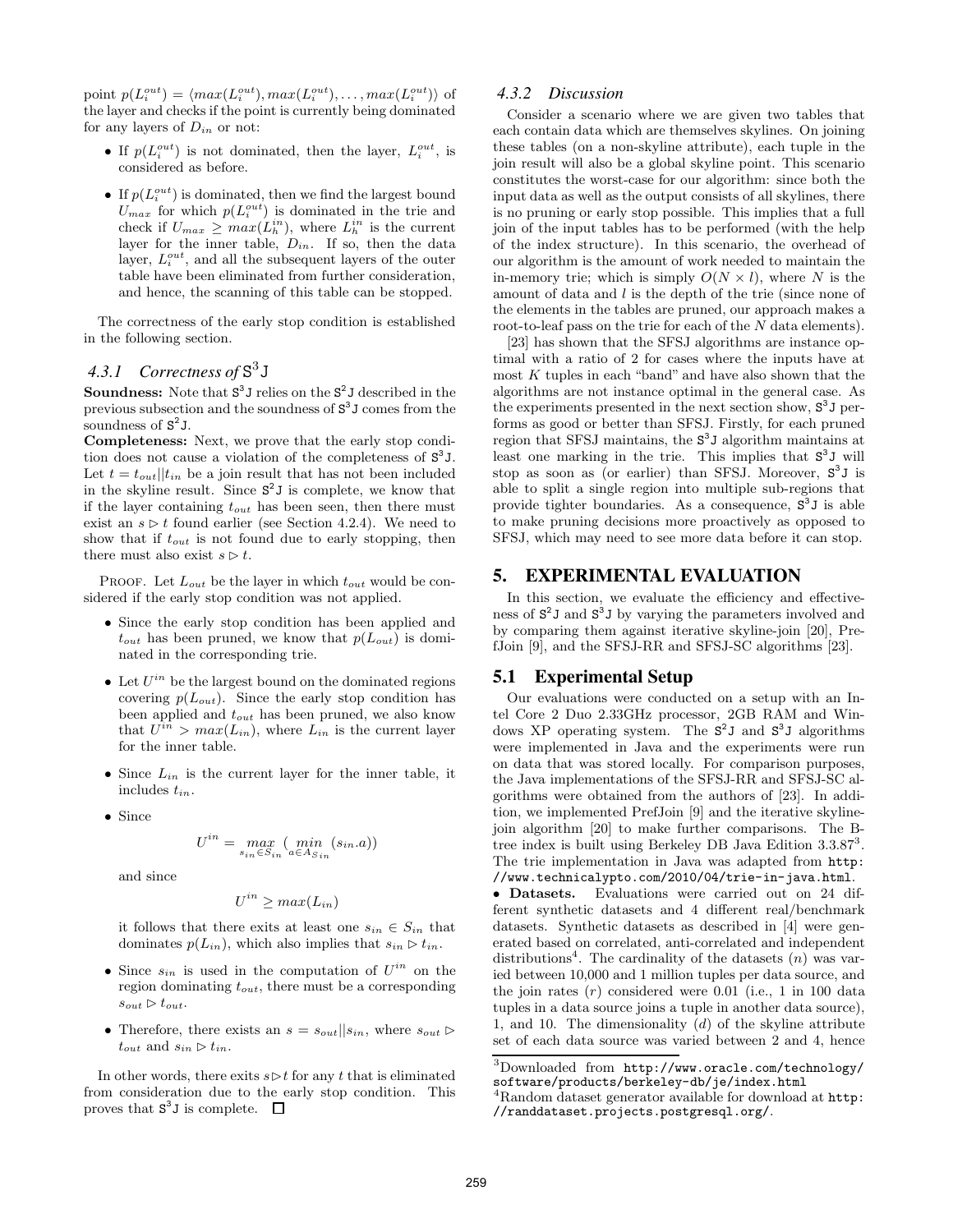

Figure 9: Effect of maximum depth (l) of the trie structure  $(n = 1M/dataset, j = 1, d = 2, s = 4, r = 10)$ 



Figure 10: Main memory utilization by the trie: (a) Effect of maximum depth  $l$  ( $n = 10K/dataset, j = 1$ ,  $d = 2$ ,  $s = 4$ ,  $r = 10$ ), (b) Effect of cardinality n of datasets  $(j = 1, d = 2, s = 4, r = 10, l = 10)$ 

the dimensionality of the result set  $(s = |A_S|)$  obtained after  $D_{out}$   $SSJ_{A,I,As}$   $D_{in}$  varies between 4 and 8.

In addition to these synthetic datasets, we also used the NBA dataset<sup>5</sup> and the TPC-H benchmark datasets<sup>6</sup>.

• Evaluation Measures. As is common in assessing skyline algorithms, we used execution time as the major metric in evaluating our methods. Execution time is the duration from the time an algorithm starts to the time it returns the entire skyline set. In addition, we used the total number of tuples scanned (sum of the depths of tuples accessed from the two input tables), the number of dominance checks and the number of join results as other evaluation metrics.

Both our approach and the competitor approaches require the inputs to be sorted. All indices and sorted records are prepared prior to running the experiments. Unless otherwise specified, each experiment is run five times and the results reported are the averages of the five runs.

# **5.2 Experimental Analysis of** S <sup>2</sup>J **and** S 3J

Before comparing  $S^2J$  and  $S^3J$  to other algorithms, we first experimentally analyze the performance characteristics of S 2 J and S 3 J. In particular, we investigate the impact of the region granularity defined by the trie depth  $l$  and the memory utilization of the data structures.

• Impact of *l*. If  $l = 1$ , the trie stores information about data points in only 2 blocks: one block that covers all data points with common region prefix 1 and another block that covers all data points with common region prefix 0. For a given l, the trie can store information up to  $2<sup>l</sup>$  regions.

Figure 9 shows the effect of l on execution time, number of tuples scanned, number of intermediate candidates materialized, and the number of dominance checks<sup>7</sup>. As can be

seen here, for both  $S^2J$  and  $S^3J$ , the number of dominance checks (Figure  $9(a)$ ) and the number of intermediate data points materialized (Figure  $9(b)$ ) decrease as l increases. As expected, while for  $S^2J$  the outer table needs to be scanned in its entirety independent of  $l$ ,  $S^3J$  is able to better prune the number of scanned tuples when the granularity of the space is fine; i.e.,  $l$  is large (Figure 9(c)).

Figure 9(d) shows the execution time behaviors of  $S^2$ J and  $S<sup>3</sup>$  J. As can be seen here, the impact of l on the execution time is not monotonic: as  $l$  increases, the execution times first decrease and, after some point, start increasing. Thus, there is a trade-off between the maximum depth of the trie and the gains achieved in terms of execution time.

Remember, from Section 4.2, that when the maximum depth of the trie is reached, the data in any "still nondominated" regions need to go into a join operation with data from the other relation. Therefore, a higher trie depth may increase the chances of finding dominated regions that can then be pruned away. Therefore, higher values of l can help in achieving faster execution times. However, we observed that beyond a certain value of  $l$  it actually becomes cheaper to materialize the skyline candidates through joins, rather than repeatedly checking for possibly pruned regions within a dense trie structure. To see why, consider that in the worst case, for the maximum possible value of  $l$ , the trie stores the pruned data point itself at the leaf level. This would mean that the pruned regions would no longer be represented as blocks of data points, but instead they would be individual data points. Hence, checking for pruned regions will become as expensive, if not more expensive, as carrying out pairwise point-to-point dominance checks.

For the  $S^2J$  algorithm the turning point comes early, between  $l = 3$  and 5, whereas the  $S<sup>3</sup>J$  algorithm benefits from better granularity until  $l \sim 9$ . This is because  $S^3 J$  is able to stop without having to scan all the layers in the datasets. • Memory Utilization. Our algorithms need 2 data structures: (a) a B-tree for indexing the data, and (b) a trie structure for maintaining the region markings.

The B-tree index, which is stored on disk and used for join processing, relies on a composite key formed by combining the join attribute and the Z-values of the set of skyline attributes (Section 4.2.3). While the use of the B-tree index itself is common (for index-nested loop joins) we have a slight increase in space overhead due to the Z-value composite keys needed for effective pruning. The overhead depends on the sizes of the Z-values relative to the original join keys. We ran an experiment on a dataset with 1 million tuples ( $j = 1$ ,  $d = 2, s = 4, r = 10$  and found that for this dataset the

<sup>5</sup>Downloaded from http://skyline.dbai.tuwien.ac.at/ datasets/nba/.

<sup>6</sup>TPC-H database generator available at http://www.tpc. org/tpch/default.asp.

<sup>&</sup>lt;sup>7</sup>Note that this experiment was carried on datasets with in-

dependent data distribution. Similar results were obtained for other datasets with different cardinality and dimensionality, and hence, these graphs are not shown.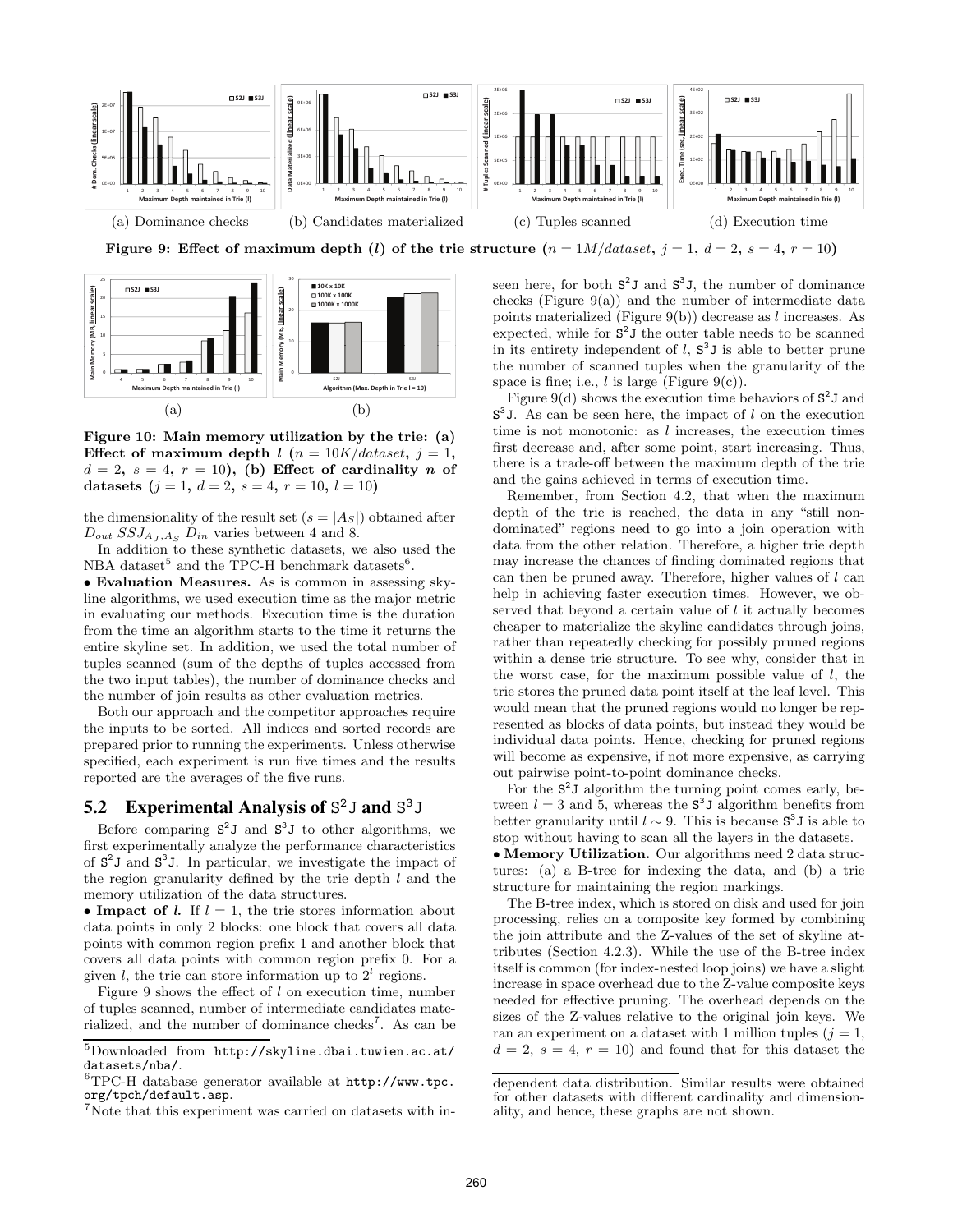

Figure 11: Comparison against other algorithms  $(n = 100K/dataset, j = 1, d = 2, s = 4, r = 10, l = 5)$ 

Berkeley DB B-tree index built on only the join attribute occupied 40.3 MB of hard disk space, whereas an index built on the composite key formed by the join attribute and the Zvalues occupied 96.9 MB of disk space. This rough doubling in space occupied is expected as the key and the Z-value each is stored as a Java integer of size 4 bytes.

Perhaps more important is the memory consumption of the in-memory trie data structure, which keeps track of the pruned and non-pruned regions. The space overhead of the trie depends on the number of marked regions; in the worst case, the trie would need to maintain markings on each and every data point; this would mean that the pruned regions can no longer be represented as blocks of data points, but instead they would be individual data points. As shown by the experimental results in Figure 10, the memory used by the trie structure mainly depends on the depth of the trie maintained  $(l)$ , rather than on the cardinality  $(n)$  of the datasets.  $S^3 J$  uses more memory than  $S^2 J$ , because  $S^3 J$ maintains a trie for both the outer and inner tables. Also, while the memory usage increases quickly with the depth of the trie, as the experiments in this section show, the overall depth that needs to be maintained is often not very high and the memory usage is negligible.

### **5.3 Evaluation against other Techniques**

Based on the analysis in the previous subsection, we set  $l = 5$  as the maximum allowed depth for the trie. Also, since the S 3 J algorithm performs better than S 2 J, here we report comparison results only for  $S^3$ J.

In Figure 11, we first compare  $S<sup>3</sup>J$  against the iterative skyline-join [20], PrefJoin [9], and SFSJ methods [23] for a sample scenario. As can be seen here,  $S^3 J$  and the state-ofthe-art approach, SFSJ, are the most competitive among the alternatives, and the difference from the other techniques is multiple orders of time. Therefore, in the rest of the section, we focus on the detailed study of  $S<sup>3</sup>J$  and SFSJ family.

#### *5.3.1 TPC-H Benchmark and NBA Dataset*

We first use the TPC-H benchmarks and the NBA dataset to compare the  $S^3J$  algorithm to SFSJ-RR and SFSJ-SC . • TPC-H Datasets. TPC-H is a decision support benchmark. The TPC-H datasets were generated using the TPC-H DBGEN tool<sup>8</sup>. We answered the following query:

```
Skyline_results = SSJ Part by P.partkey,
                PartSup by PS.partkey,
                P.size MAX, P.retailPrice MAX,
                PS.availQty MAX, PS.supplyCost MAX
```
The cardinalities of the Part (P) and PartSup (PS) tables were varied by choosing different Scale Factors (SF). SF scales the database population – for a particular value of SF the DBGEN tool produces SF×200K tuples in table Part and SF×800K tuples in table PartSup.

Figure 12 illustrates that the  $S<sup>3</sup>J$  algorithm outperforms SFSJ-RR and SFSJ-SC on the TPC-H datasets over all evaluation metrics. Please note that all plots are on a log scale. In terms of execution time (Figure 12(a)),  $S^3$ J shows significant gain as the size of the datasets increases.

As is expected, on extremely small TPC-H datasets (2K x 8K), S 3 J is marginally slower since it has the added overhead  $({\sim} 2 \text{ sec.})$  of accessing the trie structure to find the regions that have been pruned. But this overhead becomes negligible as the size of the dataset grows; this is mainly because S 3 J leverages the block-based LR-pruning technique to perform far lesser number of dominance checks (Figure 12(b)) as compared to the SFSJ methods. Both SFSJ-RR and SFSJ-SC use time-consuming pairwise tuple-to-tuple dominance checks in order to eagerly prune tuples that cannot produce skyline-join results, hence this causes the cost of finding the skyline to be considerably higher than our algorithm. In addition, S 3 J has a tighter stopping condition as compared to SFSJ-RR and SFSJ-SC (Figure  $12(c)$ ). It accesses lesser number of tuples than the SFSJ methods, hence showing that the early stopping condition employed by  $S^3 J$  is successfully able to avoid more number of redundant accesses to the tuples in the input datasets. Also, S 3 J materializes fewer number of intermediate skyline candidates (Figure 12(d)).

• **NBA** Dataset. For the experiments with the NBA dataset, we use the table that lists a player's regular season statistics – this table contains 21961 tuples and includes 17 types of statistics (e.g., assists and points) for the players. We encoded this dataset in the form of two tables: Player\_points (playerID, points, FGM) and Player\_assists (playerID, assists, FTM) – FGM stands for Field Goals Made, FTM stands for Free Throws Made. The following query was run:

Skyline\_results = SSJ Player\_points by playerID, Player\_assists by playerID, points MAX, FGM MAX, assists MAX, FTM MAX

As Figure 12 shows that the trends are similar to the results obtained using the TPC-H datasets, and the  $S<sup>3</sup>J$  algorithm outperforms the SFSJ-RR and SFSJ-SC algorithms on the NBA dataset as well.

### *5.3.2 Detailed Analysis using Synthetic Datasets*

We now present a more detailed performance evaluation of the S 3 J algorithm using synthetic datasets.

• Effect of Data Correlation. Figure 13 shows the performance of S 3 J over data with different correlations in terms of execution time (Figure  $13(a)$ ), dominance checks (Figure 13(b)) and total number of tuples scanned (Figure  $13(c)$ ). As illustrated in the figure, while  $S^3$ J has only marginal gain on correlated datasets (in which only a few skyline points are obtained while the majority of the data points are dominated), it performs extremely well on independent and anti-correlated data distributions.

This shows that the LR-pruning technique and the early stopping conditions used in S 3 J are more effective than the corresponding pruning and stopping conditions in SFSJ, hence resulting in fewer number of dominance checks (Figure  $13(b)$  and lesser scans (Figure  $13(c)$ ).

In the rest of this section, we use independently distributed datasets in the interest of space.

• Effect of Dimensionality. Figure 14 shows the impact of the number of skyline attributes per dataset  $(d = 2, 3, 4)$ 

<sup>8</sup> See Footnote 6.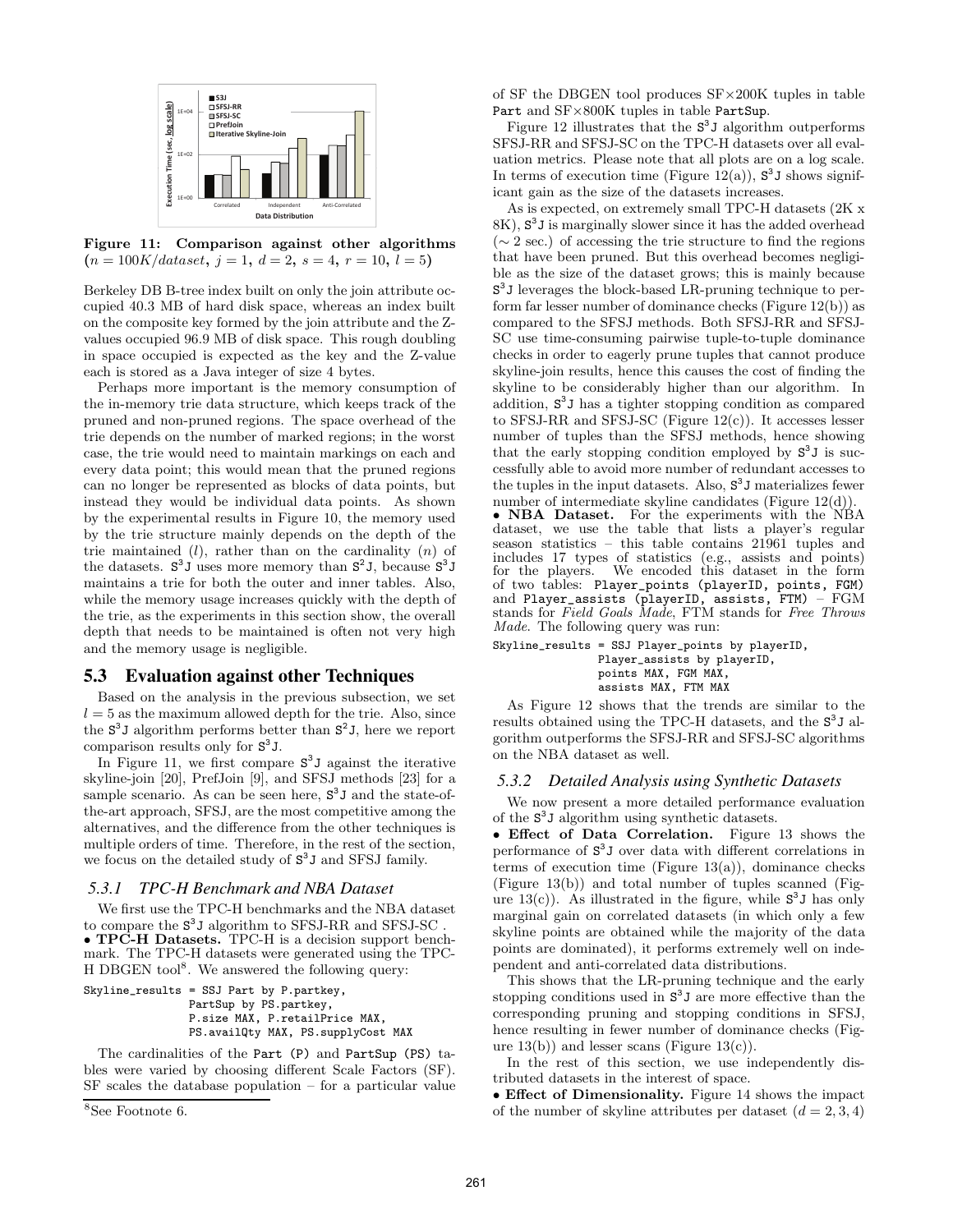

Figure 13: Effect of data correlation  $(n = 100K/dataset, j = 1, d = 2, s = 4, r = 10, l = 5)$ 

| Outer Table Size | 10K         | 100K                 | 1000K        |
|------------------|-------------|----------------------|--------------|
| $S^2.1$          | $4.11$ sec. | $14.82$ sec.         | 137.87 sec.  |
| $S^3$ T          | $3.84$ sec. | $13.36$ sec.         | 109.78 sec.  |
| SFSJ-RR          | $2.49$ sec. | $46.31$ sec.         | 9208.12 sec. |
| SFSJ-SC          | $2.47$ sec. | $40.59 \text{ sec.}$ | 7932.35 sec. |

Table 1: Impact of size of the outer table on execution time  $(j = 1, d = 2, s = 4, r = 10, l = 5)$ 

across the various evaluation metrics. The number of skyline attributes in each case is given by  $s = 2 \times d$ . As observed in the figures, the proposed algorithm outperforms both SFSJ-RR and SFSJ-SC in terms of execution time (Figure 14(a)), dominance checks (Figure 14(b)), and total number of tuples accessed (Figure  $14(c)$ ). The SFSJ methods fail to prune the space efficiently and incur additional cost due to its pruning process. This experiment illustrates that the proposed  $S<sup>3</sup>J$ algorithm is clearly more scalable as compared to SFSJ-RR and SFSJ-SC, and the trie-based LR-pruning technique is effective even on datasets with high dimensions. Similar results were obtained for other data distributions.

• Effect of Data Cardinality. S<sup>2</sup>J and S<sup>3</sup>J differ from each other in one key aspect. The  $S^2J$  algorithm makes a distinction between the outer and inner tables. Table 1 shows the impact of the size of the outer table on  $S^2 J - as$ the size of the outer table increases the execution time increases as well.  $S^3 J$  improves on  $S^2 J$  by continuously swapping the roles of the outer and inner tables for each layer. The swapping of the tables eliminates the need to pick one of the tables as the "best" outer table. This hypothesis is confirmed by the experimental results obtained. For instance, on tables containing 1 million tuples each (Table 1),  $S^2$ J has an execution time of  $\sim 137$  sec., whereas  $S^3 J$  has a faster execution time of  $\sim 109$  sec. Note that,  $S^2J$  still performs better than SSFJ-RR and SFSJ-SC; on the above-mentioned dataset these methods have execution times of  $\sim$  9, 208 sec. and  $\sim$  7,932 sec., respectively.

Figure 15 illustrates the 3 J against increases in data cardinality of each dataset  $(n = 10K, 100K, 1000K)$ . The plots are on a log scale and show results on independently distributed datasets.

Figure 15(a) shows that  $S^3J$  scales well and performs significantly better in terms of execution time as compared to the SFSJ algorithms. On the very small dataset,  $S^3J$ is marginally slower since it has the added overhead of accessing the trie structure in order to find the regions that have been pruned. But as the size of the datasets increases, S 3 J scales much better than SFSJ-RR and SFSJ-SC.

• Effect of Join Rate. Figure 16 compares the performance of  $S<sup>3</sup>J$  against the SFSJ algorithms across different join rates, namely  $r = 0.01, 1, 10$ . In terms of execution time (Figure 16(a)), the  $S^3J$  algorithm outperforms both SFSJ-RR and SFSJ-SC across different joins rates. This gain is due to the fewer number of dominance checks (Figure 16(b)) performed by S 3 J and also the fact that it scans a lower number of tuples (Figure 16(c)) as it computes the skyline. The result shows that  $S^3$ J has a clear advantage over the SFSJ methods even when the join rates of the datasets are varied.

# **6. CONCLUSIONS**

In this paper, we studied the problem of processing skyline queries over multiple data sources. We proposed two novel non-iterative algorithms, namely  $S^2J$  and  $S^3J$ , to process join-based skyline queries in a skyline-sensitive manner. Both of these algorithms produce the skyline points by scanning the outer table one dominance layer at a time and require at most a single scan. A trie-based book-keeping strategy helps prune the tuples in the inner table, which are mapped to their corresponding Z-order values, quickly. The Z-order values help cluster the data into region-blocks in order to support efficient dominance checks and to facilitate block-based pruning of the inner table. The  $S^2$ J algorithm scans the outer table entirely, while pruning the inner table progressively. The  $S^3J$  algorithm is similar to  $S^2J$ , the main difference being that  $S^3$ J repeatedly swaps the outer and inner tables for symmetric operation. A special stopping condition applicable when using this symmetric strategy helps the algorithm stop earlier than  $S^2 J$ , without having to scan any of the input datasets in its entirety.

The experiments carried out show the superiority in performance of  $S^2J$  and  $S^3J$  on both real and synthetic datasets